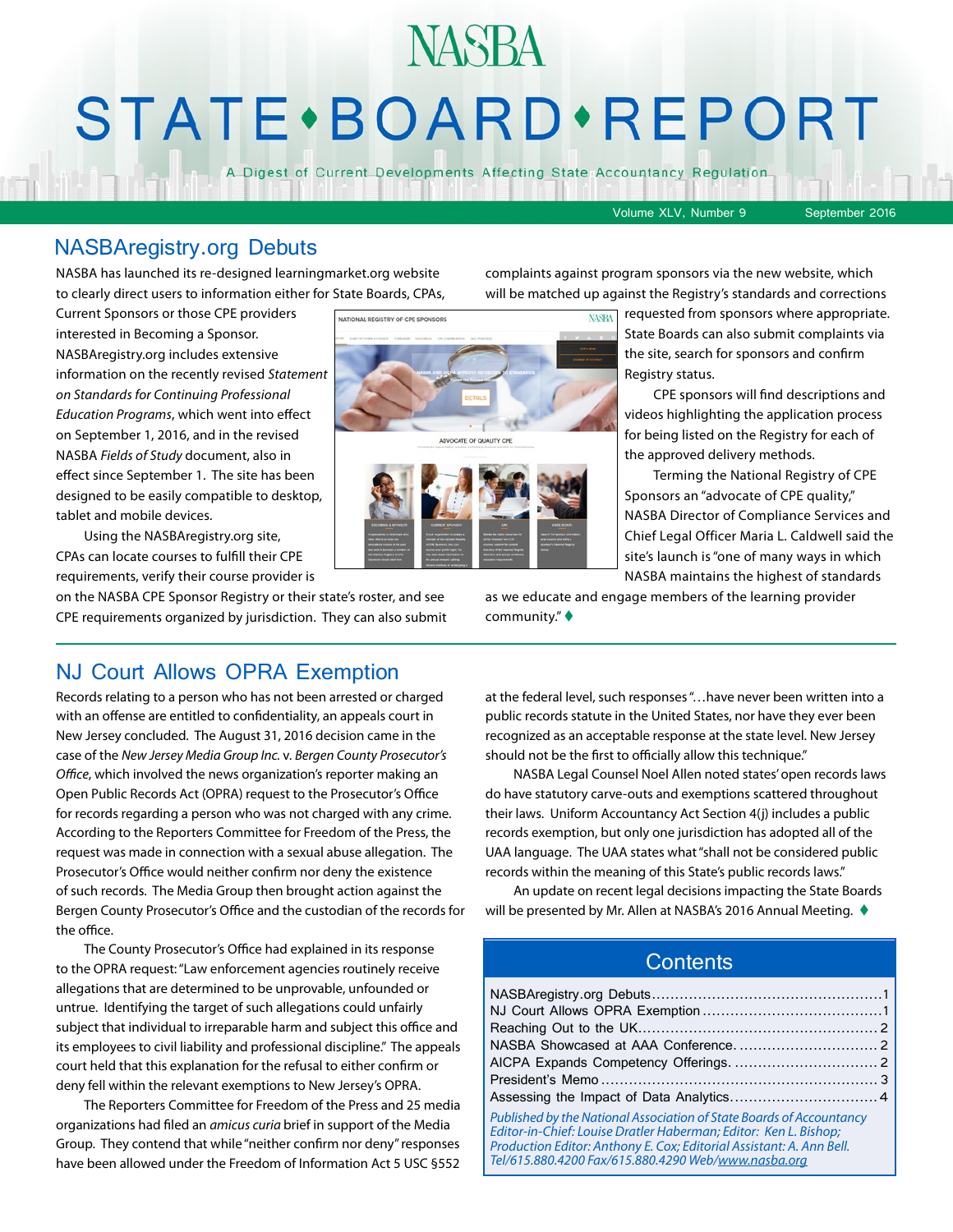#### <span id="page-1-0"></span>Reaching Out to the UK

The impact of Brexit on the mutual recognition of CPAs was discussed by NASBA Chair Donald Burkett (SC), Vice Chair Telford Lodden (IA) and President Ken Bishop at meetings in August with leaders of the profession in London and Edinburgh. Stephen Haddrill, CEO of the Financial Reporting Council (FRC), which regulates auditors in the UK, and key members of his staff met with the NASBA representatives to discuss reciprocal audit privileges between the UK and US. It was agreed that their talks will continue in Washington, D.C., later this year.

Anton Colella, CEO of the Institute of Chartered Accountants of Scotland, and members of his staff met with the NASBA representatives to discuss the possibility of unilateral recognition coupled with continuing efforts to secure a mutual recognition agreement. This would be possible if the NASBA and AICPA Boards of Directors approve the revision to Section 6 of the Uniform Accountancy Act. The comment period on that proposed change ended on September 1, 2016. Mr. Colella will be addressing the 2016 NASBA Annual Meeting.  $\blacklozenge$ 



**From left to right: Ken Bishop, NASBA President & CEO, Stephen Haddrill, FRC CEO, and Donald Burkett, NASBA Chair.**

#### AICPA Expands Competency Offerings

The AICPA-CIMA Competency and Learning website's offerings have been increased to include learning resources and competency-development tools that not only support management accounting, but all major practice areas for accountants. When the site was launched in 2015, it provided the framework for the Chartered Global Management Accountant designation holders. The AICPA explains that it was designed "to allow users to take a more customized approach to learning and development throughout their career." Over time the site has covered more topics. It includes self-assessment tools, as well as videos, articles, publications, webcasts and online courses.

Clar Rosso, AICPA vice president of member learning and competency, explained: "This is now truly a one-stop destination for public accountants, management accountants and finance professionals looking to take control of their careers and pursue new skills and expertise. It's a source of guidance that's available anytime, anywhere, whether you're working on a laptop or a mobile device, and fits the needs of today's more self-directed and on-the-go professionals."

NASBA's CPE Committee is studying developments in continuing professional education. A report will be given by CPE Committee Chair Maria E. Caldwell (FL) at the Annual Meeting in October.

#### NASBA Showcased at AAA Conference

NASBA Center for the Public Trust (CPT) President Alfonzo Alexander and NASBA Director of Continuous Improvement & Analytics James Suh were among the featured speakers at the meetings held in conjunction with the American Accounting Association's Annual Meeting, August 6-10 in New York City. The meeting marked the AAA's first 100 years representing accounting educators. Mr.



**Alexander**

Alexander spoke at the 21st Annual Ethics Symposium, a preconference "boot camp" encouraging and supporting ethics education. He described the StudentCPT program's approach to influence students' professionalism and ethical conduct in practice. He told the educators: "Changing and shaping behavior takes collaboration between the academic and business communities."

Mr. Suh addressed a breakout session on the practical

applications for statistical information obtained from CPA candidates.

A NASBA booth in the AAA conference's exhibition hall was staffed by NASBA representatives who discussed with attendees: the candidate data available through NASBA, the advantages of partnering with Center for the Public Trust StudentCPT

**James Suh**

chapters, and how CPA Examination Services works with the State Boards and the CPA candidates. In addition, the attendees were reminded that ALL (the Accountancy Licensee Library) is made available free-of-charge to all schools' departments of accounting.

NASBA President Ken Bishop attended the centennial meeting and the related Ph.D. Project events. He assured all of NASBA's continuing support for the Project.  $\blacklozenge$ 

veri kött bashkar kött önem bött mukar kött önem bött bashkar kött önem bött bashkar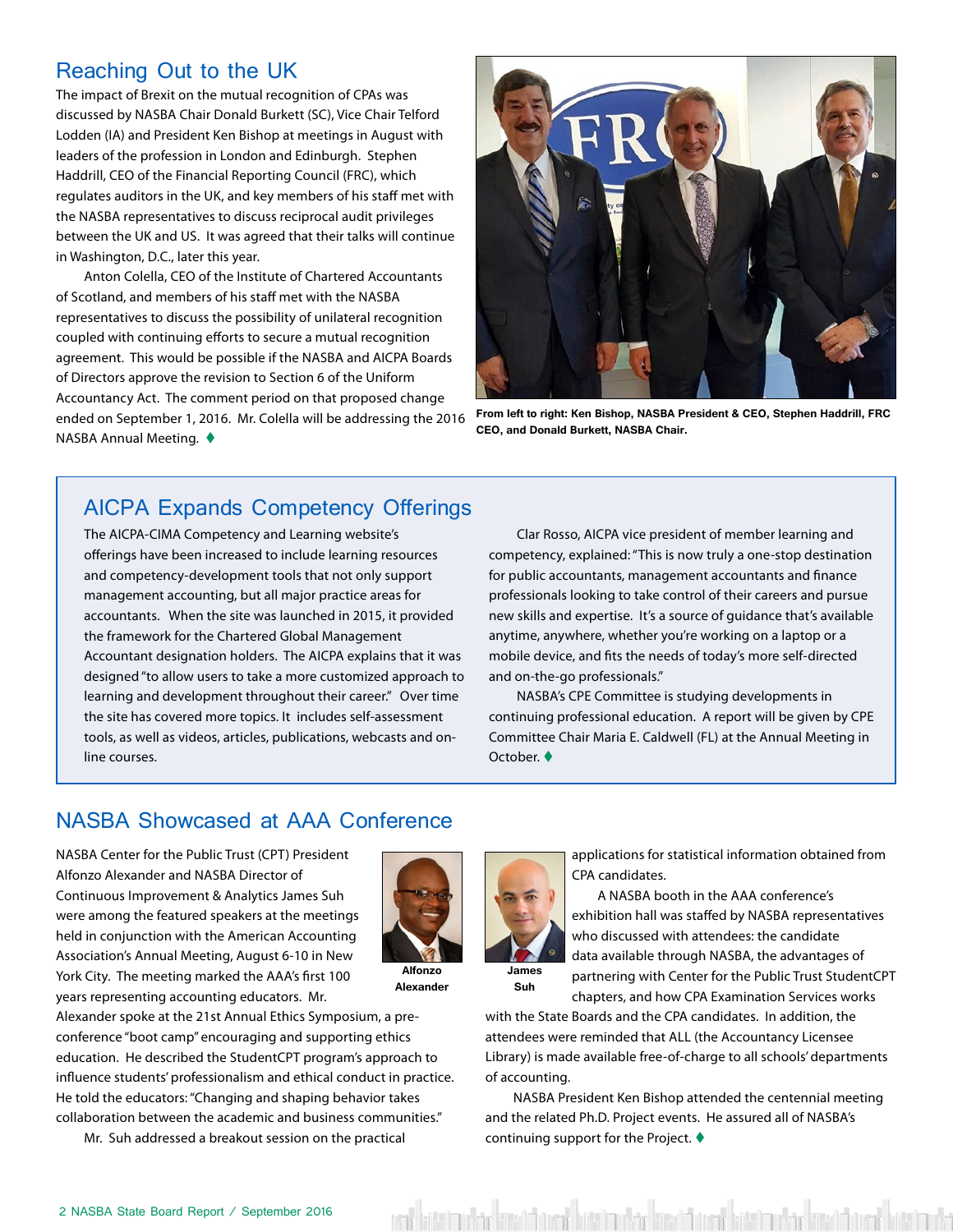# PRESIDENT'S MEMO

#### **Can Regulation Keep Pace?**

When I began my career in accounting regulation in 1999, laws, rules and basic assumptions were much different than what they are today. It was less than 20 years ago, but the world was a much different place. While computers were occupying many desks, they had less computing power than some of today's watches. Professionals were transitioning from pagers to cell phones, stimulated in part by the release of the Blackberry with the launch of text messaging. The first iPhone would not come on the market for another eight years!

While concepts like CPA interstate mobility, a national Accountancy Licensee Database and a computerized Uniform CPA Examination were under discussion for many years, in some circles for decades, change and transition were often tough to sell. In 1999, a common complaint was the allegation that a CPA from one state distributed his business card when visiting another state. Few would have believed that, within a decade, a majority of states would have adopted mobility. The success of mobility served as the catalyst for the development and implementation of the Accountancy Licensee Database (ALD), which now contains information on 98 percent of the U.S. CPA population and is an important tool for State Boards. Its spinoff system, CPAverify, provides consumers with the unprecedented ability to ascertain the license status of CPAs throughout the country.



**Ken L. Bishop President & CEO**

The accounting profession continues to evolve and new challenges face, or will face, State Boards and NASBA. For example, the Boards need to keep pace with the rapidly changing education models in the U.S. and abroad. Most of the U.S. accountancy laws and rules were written with the expectation that students would attend classes in traditional brick-and-mortar colleges and universities and, so long as those schools were accredited by bona fide accrediting bodies, the State Boards could rely on the quality of their education. When current state laws and rules were developed, online courses, credit for life experience, and the application of varied competency models were not even considered. We now have ascertained that the accrediting bodies the Boards are relying on seemingly have not kept pace with new, and sometimes questionable, delivery and output models. NASBA, in partnership with the AICPA, has been working closely with educators and accrediting bodies to understand the evolution of education and to consider appropriate changes. We have been very pleased with the reception and willingness of educators and accreditors to work with us. At the 2016 Annual Meeting we will be providing State Boards an update on this activity.

In the last few months, State Boards have received information from NASBA and AICPA about changes in the AICPA peer review program, specifically with proposed reorganization of the administering entities. The changes being considered may make the current peer review oversight procedures of State Boards unworkable. As a result of these recent exposure drafts and surveys, many State Boards have reached out to NASBA to express their concerns and to ask what NASBA can, and will, do to help them perform this vital oversight function. At the Annual Meeting and at this year's Executive Director and Legal Counsel Conferences we will hold discussions with you to ascertain your expectations.

The final, and possibly the most important, change in the profession we have to consider is the increasing use and relevance of data analytics, particularly in auditing. Data analytics is already being used by many large entities and by the firms auditing them. Auditors now must use a hybrid methodology, applying data analytics while maintaining work papers and processes to be in compliance with current standards. Because of the costs and dynamics of this redundant process, it is easily predicted that the profession will be changing standards and eliminating processes in the near future.

NASBA and AICPA have already begun a dialog about the importance of data analytics and the need to make sure that future CPAs are educated and tested to keep pace. We have discussed how State Boards can be ready with the tools necessary to conduct an investigation into a process that may not include any of the traditional instruments tested to ascertain compliance and quality. Similarly, current peer review procedures will have to change to monitor processes in real time by using computers instead of humans. At NASBA, we are having serious discussions about the development of tools and software that support State Boards in their responsibility for monitoring the continuing competence of the people and firms that they license.

Can regulation keep pace? We believe it can and will -- and NASBA will be there to support you!

*Semper ad meliora (Always toward better things).*

Jon L. Bohop

*— Ken L. Bishop President & CEO*

shumberida dimantikani kashumberida dan di fasisi anda dan bahasi da bandari da da bahasi da da bahasi da da b